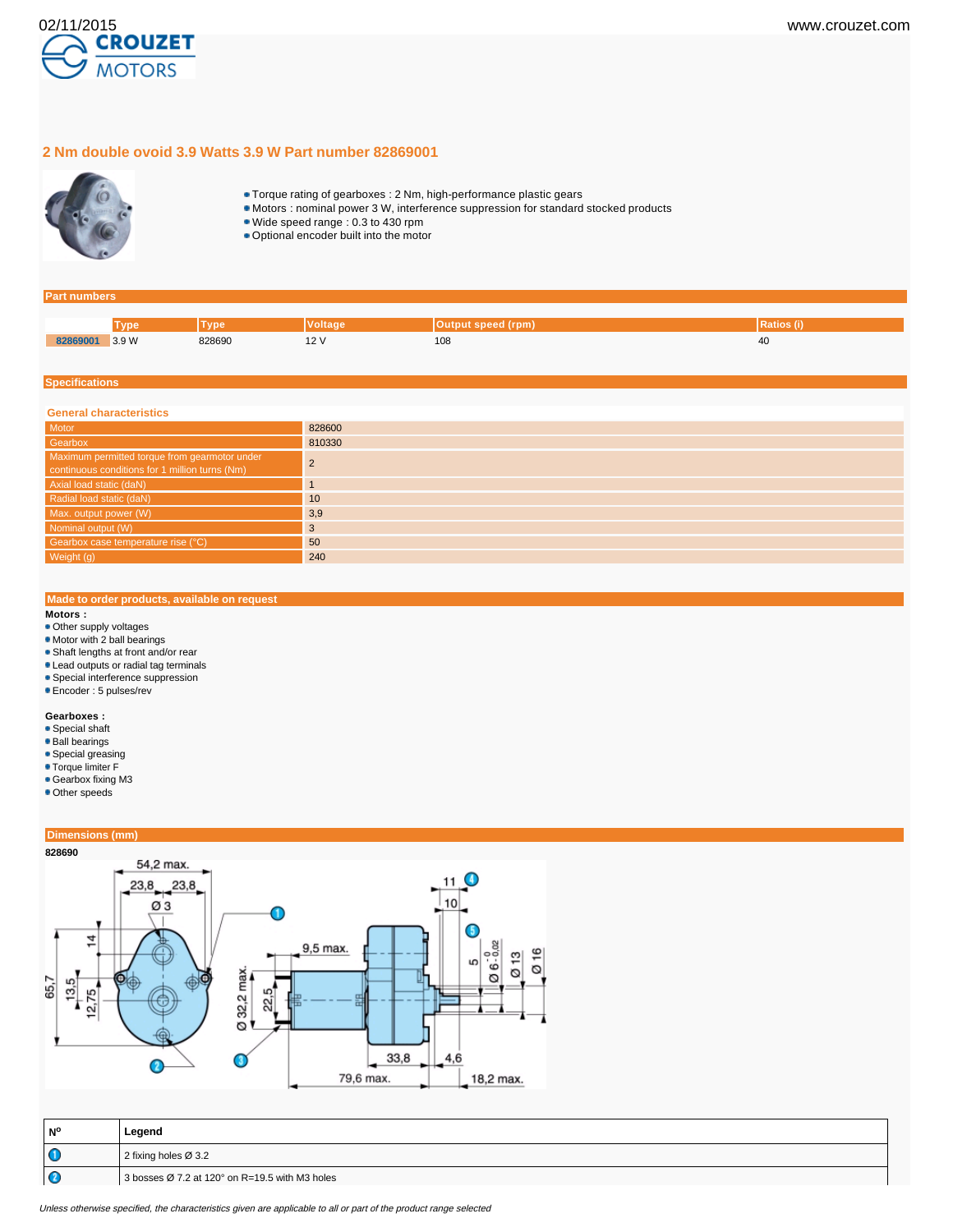| Œ                    | 2 standard tags NFC 20-120, series 2.8 x 0.5 mm |  |
|----------------------|-------------------------------------------------|--|
| Œ<br>Shaft pushed-in |                                                 |  |
| . C                  | 5 across flats                                  |  |

# **Dimensions (mm)**



| <b>N°</b> | Legend          |
|-----------|-----------------|
| $\bullet$ | Shaft pushed-in |
| $\bullet$ | 5 across flats  |